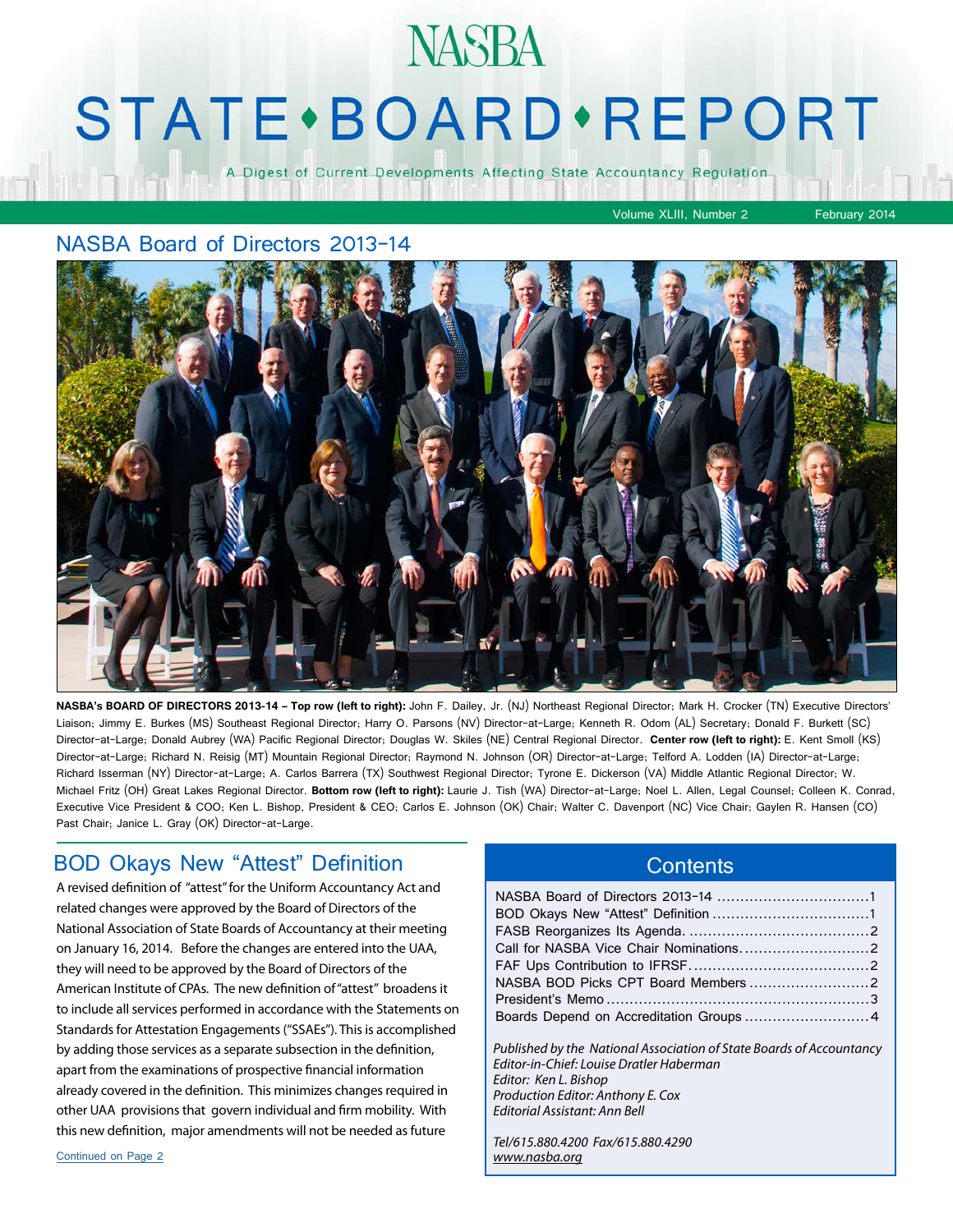### <span id="page-1-0"></span>FASB Reorganizes Its Agenda

The Financial Accounting Standards Board voted on January 29 to reorganize its agenda to focus more closely on the issues identified as most important by a survey completed last year by more than 100 members of the Financial Accounting Standards Board's advisory groups and other stakeholders. FASB Chairman Russ Golden stated: "As our work on joint projects with the International Accounting Standards Board comes to completion over the next year, the Board will focus on improving U.S. GAAP for our stakeholders here and abroad."

Consulting with the other FASB members, Chairman Golden decided the FASB would perform research on: accounting issues in employee benefit plan financial statements; accounting for

financial instruments – hedging; accounting for financial instruments – liquidity and interest rate disclosures; conceptual framework; financial statement presentation; liabilities and equity – short-term improvements; pensions – cash balance plans; and simplification initiative.

The FASB voted to add to its technical agenda development of guidance for disclosure requirements related to government assistance. They also voted to delete the following projects from their agenda: emissions trading; earnings per share; income taxes (short-term convergence project); not-for-profit financial reporting (other financial communications); investment property entities; and investment companies (real estate property investments).  $\blacklozenge$ 

The Financial Accounting Foundation will make a non-recurring contribution of up to \$3,000,000 this year from its reserve fund to the International Financial Reporting Standards Foundation, in order to help complete some of the accounting standards convergence projects of the International Accounting Standards Board and the Financial Accounting Standards Board. These projects cover accounting for revenue recognition, leasing, financial instruments (both classification and measurement and impairment) and insurance. The FAF trustees had contributed \$500,000 to the IFRS foundation in 2011 and have provided technical staff's time over the years.

The FAF trustees decided to make the contribution after discussion with the Securities and Exchange Commission. FAF Chairman Jeffrey J. Diermeier commented: "Completing these joint projects clearly is in the best interests of FASB stakeholders, including all of those around the world who invest in U.S. capital markets."

In response to the SEC's Final Staff Report Work Plan on IFRS, issued in 2012, the IFRS Foundation trustees stated: "We note that, while 20-25 percent of the total seats in the Foundation's different bodies are currently held by the U.S., the U.S. contributions amount to less than 10 percent of the total country contributions to the Foundation's budget. Ultimately the lack of public funding in the U.S. can only be resolved by the U.S. authorities themselves, directly or indirectly."  $\blacklozenge$ 

#### NASBA BOD Picks CPT Board Members

On January 17, 2014 at the NASBA Board Meeting, the Annual Meeting of the Center for the Public Trust was held, as NASBA is the sole corporate member of the CPT. At that time the NASBA Board of Directors affirmed the appointment of Donald H. Burkett (SC)



as NASBA's representative to the CPT's Board of Directors, and also appointed four new members to the CPT Board: Lawrence W. Hamilton (FL), Vicky Petete (OK), Joseph P. Petito (DC) and Louis Upkins, Jr. (TN). In addition, the NASBA Board elected Mr. Burkett to serve as secretary of the CPT Board.  $\blacklozenge$ 

#### FAF Ups Contribution to IFRSF | Call for NASBA Vice Chair Nominations

It's not too late for State Boards to submit their nominations for NASBA Vice Chair 2014-2015. The candidate who is elected to serve as NASBA's Vice Chair 2014-2015 at the 2014 Annual Meeting will accede to Chair 2015-2016. State Boards are asked to send their recommendations with bios or resumes to Gaylen R. Hansen, CPA, Nominating Committee Chair, NASBA, 150 Fourth Avenue North – Suite 700, Nashville, TN 37219-2417 or e-mail [aholt@nasba.org](mailto:aholt%40nasba.org?subject=Call%20for%20Vice%20Chair%20Nomination) or fax (615) 880-4291. ♦

#### BOD Okays New "Attest" Definition (Continued from Page 1)

developments occur in assurance standards or in marketplace demands for assurance services.

NASBA UAA Committee Chair Kenneth R. Odom (AL) reported that only a few comments had been received on the "attest" exposure draft and, taking those comments into consideration, the final language which the Board approved was the same as what had been contained in the exposure draft. Comment letters on the UAA Committee's firm mobility proposal were coming in through the end of January. No Board action will be taken on that proposal until after the UAA Committee submits its final recommended language, which will not be until the Board's April meeting.

"If the firm mobility proposal is brought back to the NASBA Board, the purpose will be to have language available for those states who want to embrace firm mobility," NASBA Chair Carlos E. Johnson (OK) stated. "We are making this language available to get uniformity among the states. There will be no arm twisting from the leadership of NASBA or of the AICPA for states to adopt firm mobility," he told the NASBA Board in January.

President Ken L. Bishop stated that NASBA staff would be available to assist individual State Boards in determining the impact of firm mobility on their jurisdiction. However, he did not want it to appear that NASBA was either persuading the state to either accept or reject the concept.

After some discussion, it was decided that the January 31 deadline for the firm mobility exposure draft's comments did not need to be extended.  $\blacklozenge$ 

ent kitt hade kitab form kitab der kitab form kitab oder kitab form bitab oder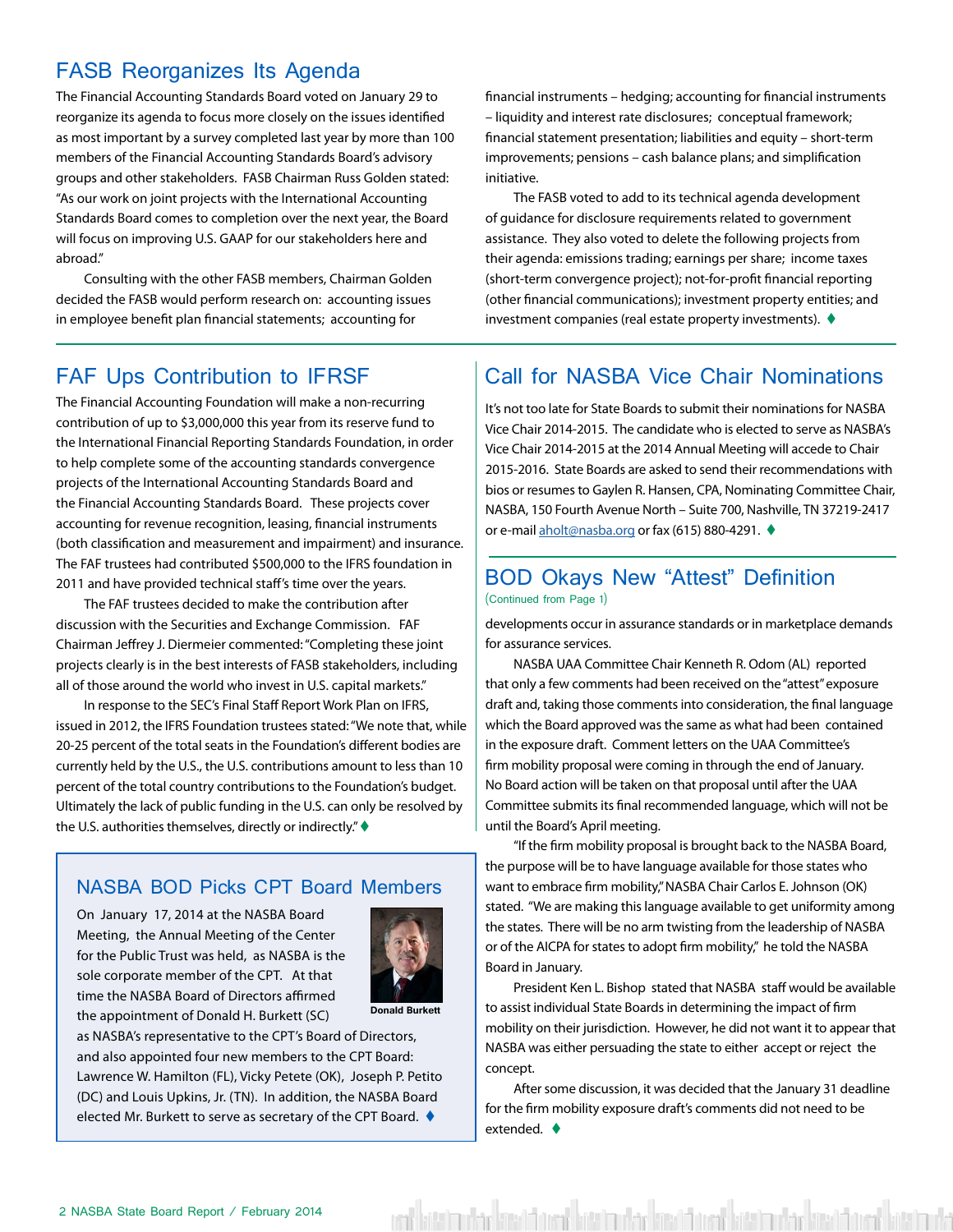# PRESIDENT'S MEMO

## **Thinking Globally and Acting Locally**

In the September 2004 volume of the *Journal of Environment and Development*, an article by Thomas Hale and Denise Mauzerall entitled "Thinking Globally and Acting Locally" discussed the issues associated with trying to address international sustainability problems through global actions. While environmentalists, in theory, champion the concept of thinking globally and acting locally, in reality international bodies continually revert to trying to use global strategies to attack local challenges.

One could argue that those dealing with global challenges (and opportunities) associated with the accounting profession have taken a similar path, and have achieved limited success. As with the sustainability discussion,

accounting regulation, standards and models of public protection are really "local." In the United States, "local" can be defined as the State Boards of Accountancy regulatory system and federal regulatory systems such as the Securities and



**Ken L. Bishop President & CEO**

Exchange Commission (SEC) or the Internal Revenue Service (IRS), and authoritative standard setters such as the Financial Accounting Standards Board (FASB) and the Governmental Accounting Standards Board (GASB), both under the Financial Accounting Foundation (FAF). The attempt to fold or transition the United States (U.S.) accounting standards into a global model or scheme is fundamentally challenging (and possibly flawed), but in theory and practice, it is important that we continue to think globally.

On January 28, 2014, FAF issued a press release announcing the contribution of up to \$3 million dollars to the International Financial Reporting Standards Foundation (IFRSF) "to support the completion of international convergence programs." I have, and continue to be, supportive of the efforts of FAF and FASB to utilize a disciplined and measured approach towards alignment of Generally Accepted Accounting Principles (GAAP) and International Financial Reporting Standards (IFRS) when it is practically possible. However, the contribution of \$3 million dollars to IFRSF, and the IFRS convergence effort, concerns me. The FAF press release indicates that the contribution decision was made "in consultation with" the SEC. Does this mean that the SEC is moving toward full convergence? Have the FAF and FASB moved away from their support for maintaining U.S. GAAP? Is there consideration of some shortcut step such as optional use of IFRS in the U.S? I hope not!

As the FASB gets its authority for standard setting through the SEC, did the SEC push FAF to make this contribution? Was this an indirect way for the SEC to give support to the IASB because of political pressure from the G-20? When the IFRSF responded to the SEC's 2012 staff report on the IFRS work plan, the IFRSF pointed out the U.S. was not contributing what they expected. Based on GDP, the IFRSF had hoped to collect £4 million (\$5.46 million) from U.S. sources in 2012, but had only received £1.3 million (\$1.77 million). Maybe this is just a way for the SEC to buy some time as it stands behind the FASB as the ultimate standard setter for the U.S. One can only speculate.

Recently, I was in a discussion with some thought leaders on the topic of rules related to mandated reporting or whistleblowing. The consistent theme of that discussion was that, because of the very disparate laws, regulatory systems and even cultures in other countries, a uniform global remedy may not be practical. A similar argument can be made regarding the alignments or convergence between GAAP and IFRS. In my opinion, U.S. GAAP is the world's gold standard in accounting standards. The level of integrity and independence of FASB and their methodology using cautious diligence and transparency in standard setting is unparalleled in the world.

I am somewhat reluctant to question or criticize our friends at FAF. However, I was surprised that a decision to contribute a material portion of their funding to IFRSF was made without at least some level of advance public transparency and disclosure. It would seem that the FAF trustees would have anticipated the questions, concerns and challenges of the decision by many stakeholders. Of course they also may have anticipated the positive responses from those who swallowed IFRS "hook line and sinker" from the very beginning. I am hopeful that FAF will more clearly articulate what their \$3 million contribution signifies and, as importantly, what it does not signify.

As Hale and Mauzerall implied in their article, it is important that we "think globally." I have written and spoken about my belief that, ultimately, significant convergence of U.S. and global standards will occur. It is my hope that when (and if) it occurs, the converged standards will be issued by an independent body that recognizes the significant relevance and importance of the U.S. markets and economy. Until that occurs, we should be: "Thinking globally and acting locally!"

*Semper ad meliora (Always toward better things).*

Jen L. Bohop

 *- Ken L. Bishop President and CEO*

shumberid firmini filozid arthumberid firmini filozid arthumberida firmini filozida firmini firmini firmini fi